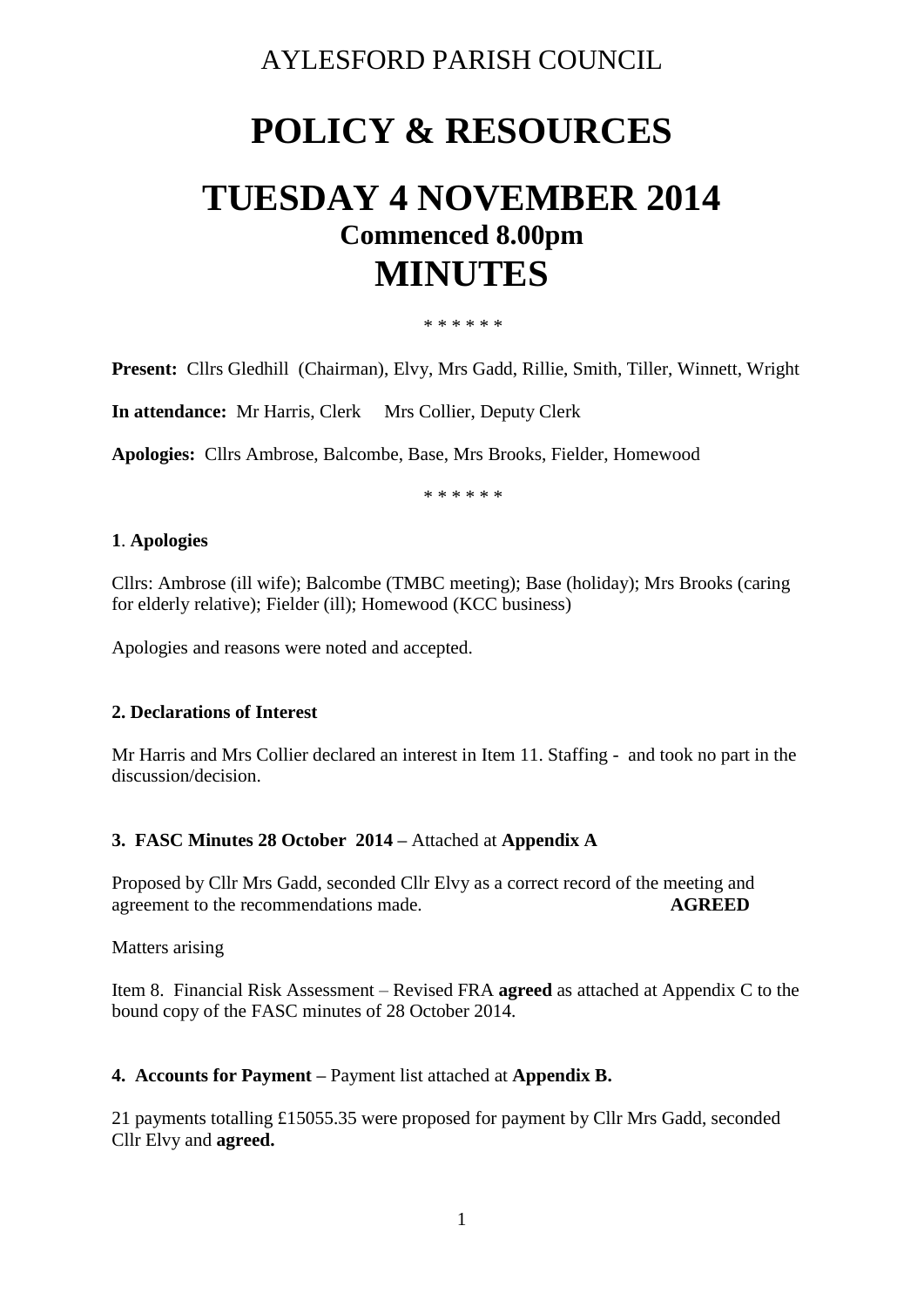#### **5. Law and Order**

Community Warden Consultation document – The Clerk detailed the document received seeking the Parish Council's views on proposals to reduce the number of Wardens and for them to work on a 'reactive' basis working in areas identified according to need rather than delegated to and patrolling their own specific areas as at present.

Members noted that in recent years the service has been steadily declining with Wardens not being replaced as they left and remaining Wardens taking on larger areas, ie. Aylesford now shares a Warden with Ditton. They were disappointed at this decline and felt that if these proposals to downgrade the Warden scheme still further went ahead there would be little point in the scheme at all. They would prefer the existing arrangements to remain and be improved. It was felt that Warden co-operation with local PCSOs was beneficial to the local community. Clerk to respond on this basis. **Clerk**

#### **6. New Eccles Car Park**

6.1 - Clerk reported on the latest position and the four options open to the Council, detailed in the document attached at **Appendix C** to the bound copy of these minutes.

Following discussion it was proposed by Cllr Winnett, seconded Cllr Gledhill, that the Council proceeds with Option 4 from the document - to build the car park using the existing single width access track accepting that there may be additional works ie. lighting and signage required in order to make this a safe and viable option. **Agreed.** Clerk to proceed on this basis. **Clerk**

6.2 – Clerk was asked to investigate costs of surfacing the Belgrave rear access road at the same time as surfacing works to the new car park and access are carried out. **Clerk**

#### **7. Council Policy on Recreation Ground Use**

The Hollow recreation ground sign received and awaiting installation.

Working on signs for Tunbury, Forstal Road, Eccles and Ferryfield

#### **8. Rugby Club/Netball League –** No report to this meeting.

**9**. **Flood Defences -** No report to this meeting.

#### **10**. **Parish Council Website**

Bctech are currently working on converting agreed design into a working website. Nearly completed. Training arranged for next week. Meanwhile they are updating site with minutes etc as requested by the office.